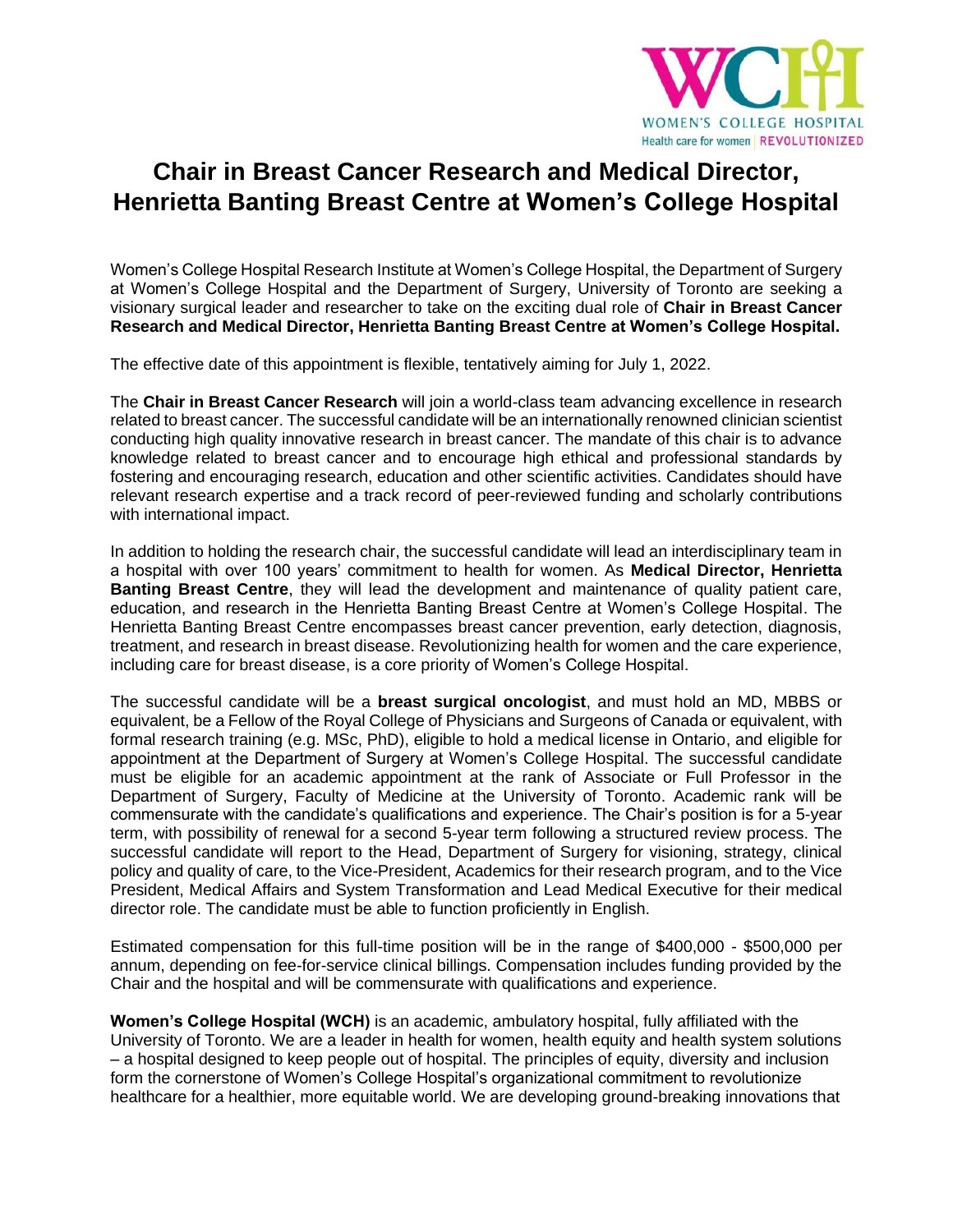address the most pressing issues related to population health, patient experience and system costs. At WCH implementation science methodologies are utilized to design, test and evaluate patientcentred care models including cancer care interventions.

Women's College Hospital offers unique and innovative opportunities for collaboration. The Peter Gilgan Centre for Women's Cancers is a virtual program located at Women's College Hospital (WCH) with national reach, which supports patient-centred cancer care in partnership with WCH's Surgical and Gynecology Services, Medical Imaging, Specialized Medicine Services, the Genetics and Hereditary Breast Cancer Clinic and the After Cancer Treatment Transition (ACTT) Clinic. The Centre draws together excellence in research, clinical care, innovation and education for women's cancers. WCH also has a high-risk program within the Henrietta Banting Breast Centre which offers imaging, counseling, genetics, referrals and follow up care.

Always on the forefront of innovation, WCH is developing the Women's Virtual Care Research Laboratory, a research laboratory that creates and tests digital health care tools and digitally-enabled models of care in a real-world environment. The nationally recognized WCH Division of Plastic and Reconstructive Surgery works closely with Breast Surgical Oncology. In 2018 Women's College Hospital established the first Transition-Related Surgery (TRS) Program at a publicly funded hospital in Canada. The TRS Program includes academic health sciences research and medical education opportunities to train the healthcare providers of the future.

WCH is a full member of the Toronto Academic Health Science Network (TAHSN), a dynamic network comprised of the University of Toronto and its full and associate affiliated academic hospitals. TAHSN serves as a leader in Canadian healthcare providing leading edge research, teaching and clinical care and offers a wide range of opportunities for collaborative and interdisciplinary research and training.

The **Department of Surgery** at Women's College Hospital is a growing academic department with a strong focus on surgical innovation, women's health, and health care system improvement. In partnership with a world-leading ambulatory anesthesia team, the Department of Surgery is making history in academic ambulatory surgery, challenging conventions about same-day surgery, and integrating virtual care into the perioperative journey.

**Women's College Research Institute** at Women's College Hospital is one of only a few hospitalbased research institutes worldwide to focus on women's health. Our scientists have academic appointments at the University of Toronto, conduct research that improves the health of women, help people prevent and manage complex chronic conditions, and deliver innovative health system solutions.

The **University of Toronto**, established in 1827, is among the world's most prestigious universities with a longstanding reputation for innovation and research. There are diverse opportunities for collaboration within the University including the Dalla Lana School of Public Health, the Lawrence S. Bloomberg Faculty of Nursing and the Department of Physical Therapy. The Department of Surgery at the University of Toronto offers the highly regarded Global Surgical Scholar Program designed to provide postgraduate trainees with an opportunity to learn about health equity, disparities and health care delivery through a surgical lens, focusing on underserved populations.

All qualified candidates are encouraged to apply; however, Canadians and permanent residents will be given priority. Applications will be accepted until April 30, 2022.